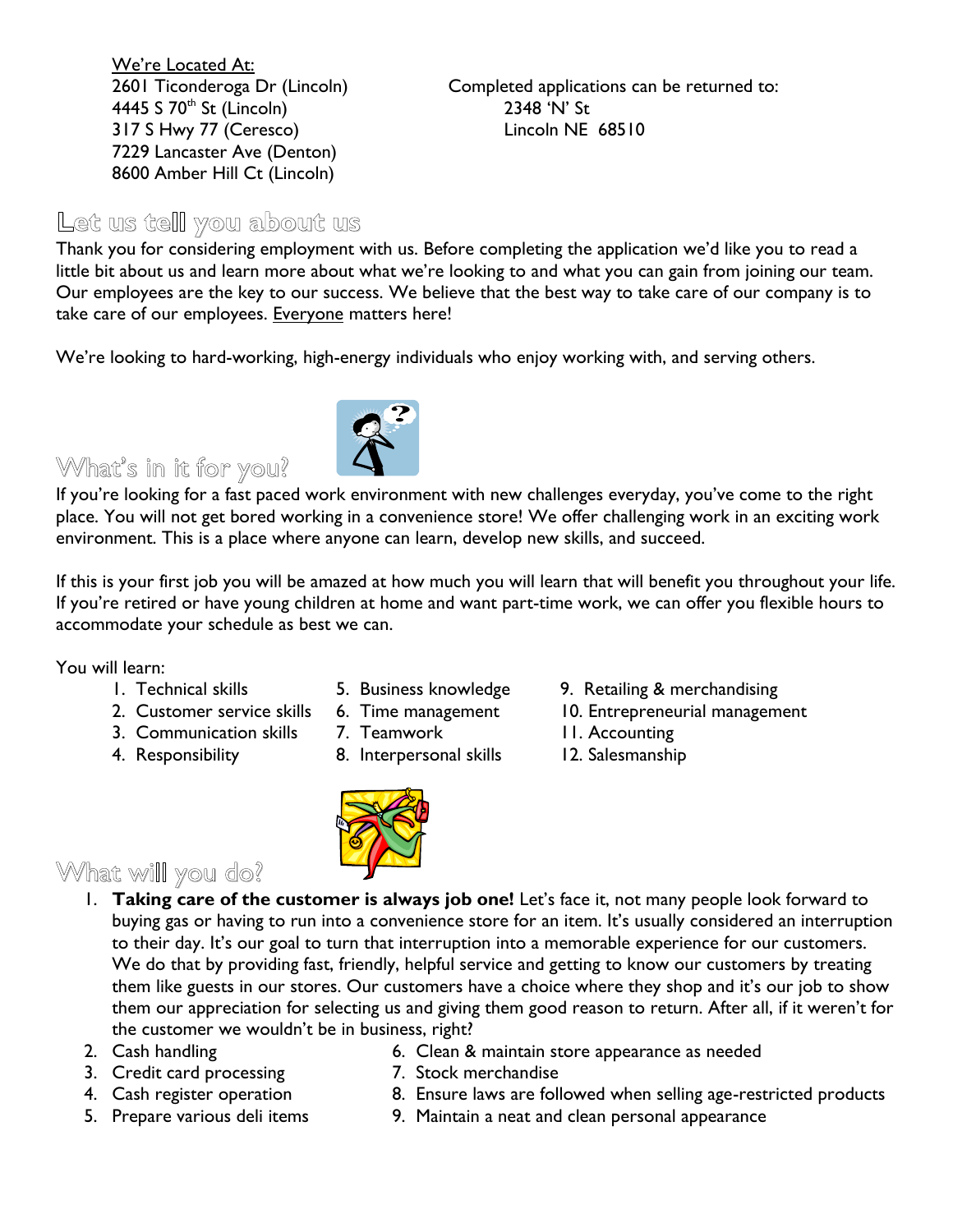#### Tell us about yourself

| Last Name: | First Name: | M.I.:  | Social Security No.: | Home Phone:        |
|------------|-------------|--------|----------------------|--------------------|
| Address:   | City:       | State: | ZIP:                 | Best time to call: |

|                                                                                                                           | ∪יו ש∟ו |
|---------------------------------------------------------------------------------------------------------------------------|---------|
| Are you under the age of 21?                                                                                              |         |
| Are you under the age of 19?                                                                                              |         |
| (If "yes" can you furnish work permit?)                                                                                   |         |
| Are you eligible to work in the U.S.?                                                                                     |         |
| Have you ever been convicted of a crime other than a traffic violation? (Conviction does not necessarily disqualify you.) |         |
| Please explain.                                                                                                           |         |
|                                                                                                                           |         |
|                                                                                                                           |         |
| $\sim$ $\sim$                                                                                                             |         |

Have you worked for our company in the past?





Please be as specific as possible.

|        | Monday | uesdav | Wednesday | hursdav | Friday | Saturday | sunday |
|--------|--------|--------|-----------|---------|--------|----------|--------|
| From   |        |        |           |         |        |          |        |
| -<br>ີ |        |        |           |         |        |          |        |

| I. If hired, what date are you available to start work?            |  |
|--------------------------------------------------------------------|--|
| 2. How many hours would you like to work per week?                 |  |
| 3. Do you have reliable means of transportation to work?           |  |
| 4. Do you anticipate any problems being on time for work everyday? |  |



# Tell us about your education

|                                                 | School Name/City, State | <b>Years Completed</b> | Major | Did you graduate? |
|-------------------------------------------------|-------------------------|------------------------|-------|-------------------|
| High School (most recent)                       |                         |                        | N/A   |                   |
|                                                 |                         |                        |       |                   |
| College, Business or<br><b>Vocational Trade</b> |                         |                        |       |                   |
|                                                 |                         |                        |       |                   |

### Tell us about other job training and skills

Please list any seminars or training that you received from other employers.

| Employer | Subject | Length | Year |
|----------|---------|--------|------|
|          |         |        |      |
|          |         |        |      |
|          |         |        |      |
|          |         |        |      |
|          |         |        |      |
|          |         |        |      |
|          |         |        |      |
|          |         |        |      |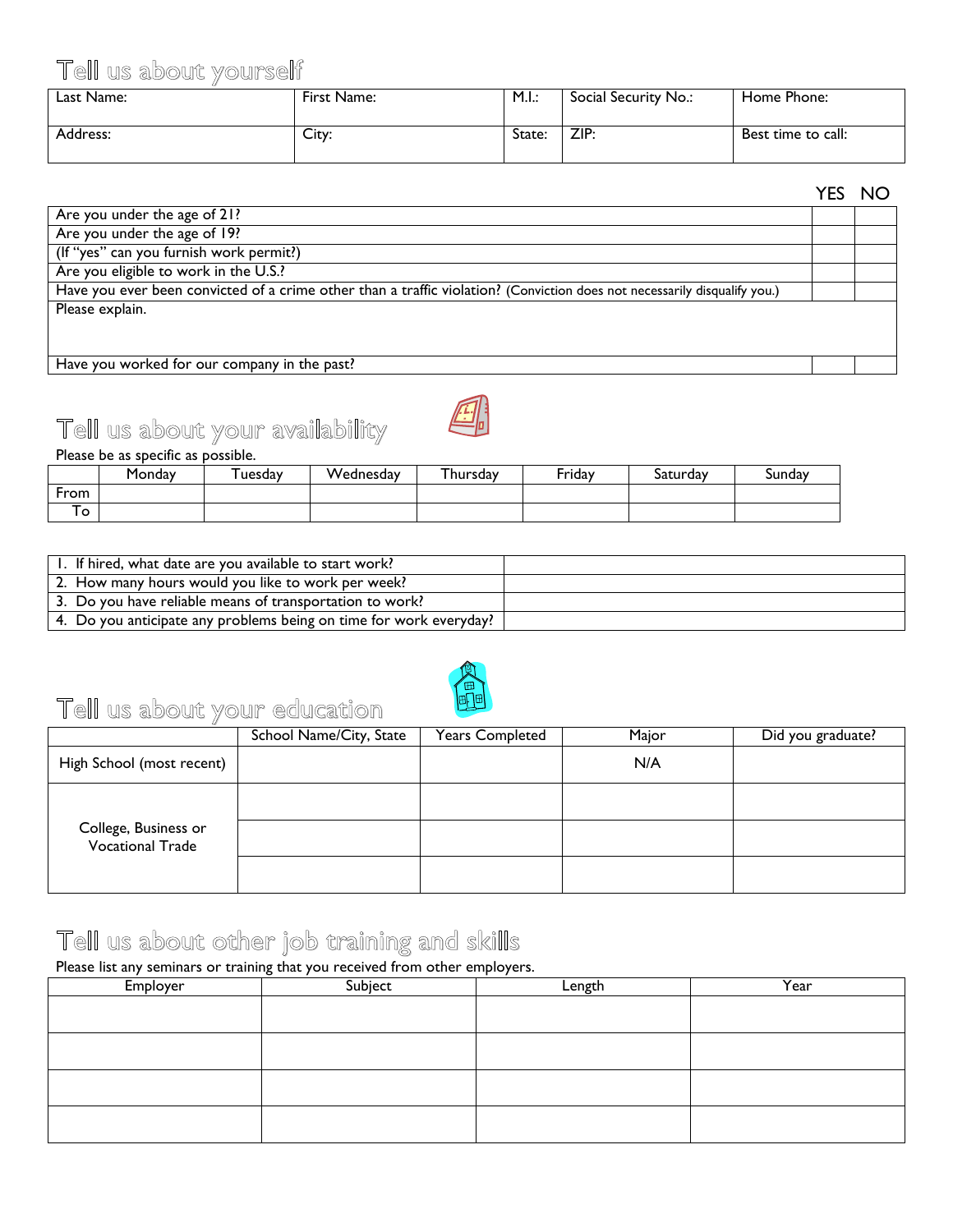## Tell us about your work experience

Please begin with current or most recent employer. If this is your first job you may list other experiences like babysitting, lawn care or volunteer work where you had responsibility.

| Company Name          | Address             | City, State              | Supervisor Name      | Reason for Leaving            |
|-----------------------|---------------------|--------------------------|----------------------|-------------------------------|
|                       |                     |                          |                      |                               |
|                       |                     |                          |                      |                               |
|                       |                     |                          |                      |                               |
| Telephone Number      | <b>Start Date</b>   | <b>End Date</b>          | <b>Starting Wage</b> | <b>Ending Wage</b>            |
|                       |                     |                          |                      |                               |
|                       |                     |                          |                      |                               |
| <b>Starting Title</b> | <b>Ending Title</b> | Duties/Responsibilities: |                      | Can we contact this employer? |
|                       |                     |                          |                      |                               |
|                       |                     |                          |                      | Yes<br>No                     |
|                       |                     |                          |                      |                               |

| Company Name            | Address             | City, State              | Supervisor Name      | Reason for Leaving            |
|-------------------------|---------------------|--------------------------|----------------------|-------------------------------|
|                         |                     |                          |                      |                               |
|                         |                     |                          |                      |                               |
| <b>Telephone Number</b> | Start Date          | <b>End Date</b>          | <b>Starting Wage</b> | <b>Ending Wage</b>            |
|                         |                     |                          |                      |                               |
| <b>Starting Title</b>   | <b>Ending Title</b> | Duties/Responsibilities: |                      | Can we contact this employer? |
|                         |                     |                          |                      | Yes<br>No                     |
|                         |                     |                          |                      |                               |

| Company Name            | Address             | City, State              | Supervisor Name      | Reason for Leaving                         |
|-------------------------|---------------------|--------------------------|----------------------|--------------------------------------------|
| <b>Telephone Number</b> | <b>Start Date</b>   | <b>End Date</b>          | <b>Starting Wage</b> | <b>Ending Wage</b>                         |
| <b>Starting Title</b>   | <b>Ending Title</b> | Duties/Responsibilities: |                      | Can we contact this employer?<br>Yes<br>No |



### Tell us who we can call

Please list three work or personal references that we may contact. Please do not list relatives.

| Name | Company/Title | Telephone | Relationship | How many years known |
|------|---------------|-----------|--------------|----------------------|
| . .  |               |           |              |                      |
|      |               |           |              |                      |
|      |               |           |              |                      |
|      |               |           |              |                      |
|      |               |           |              |                      |